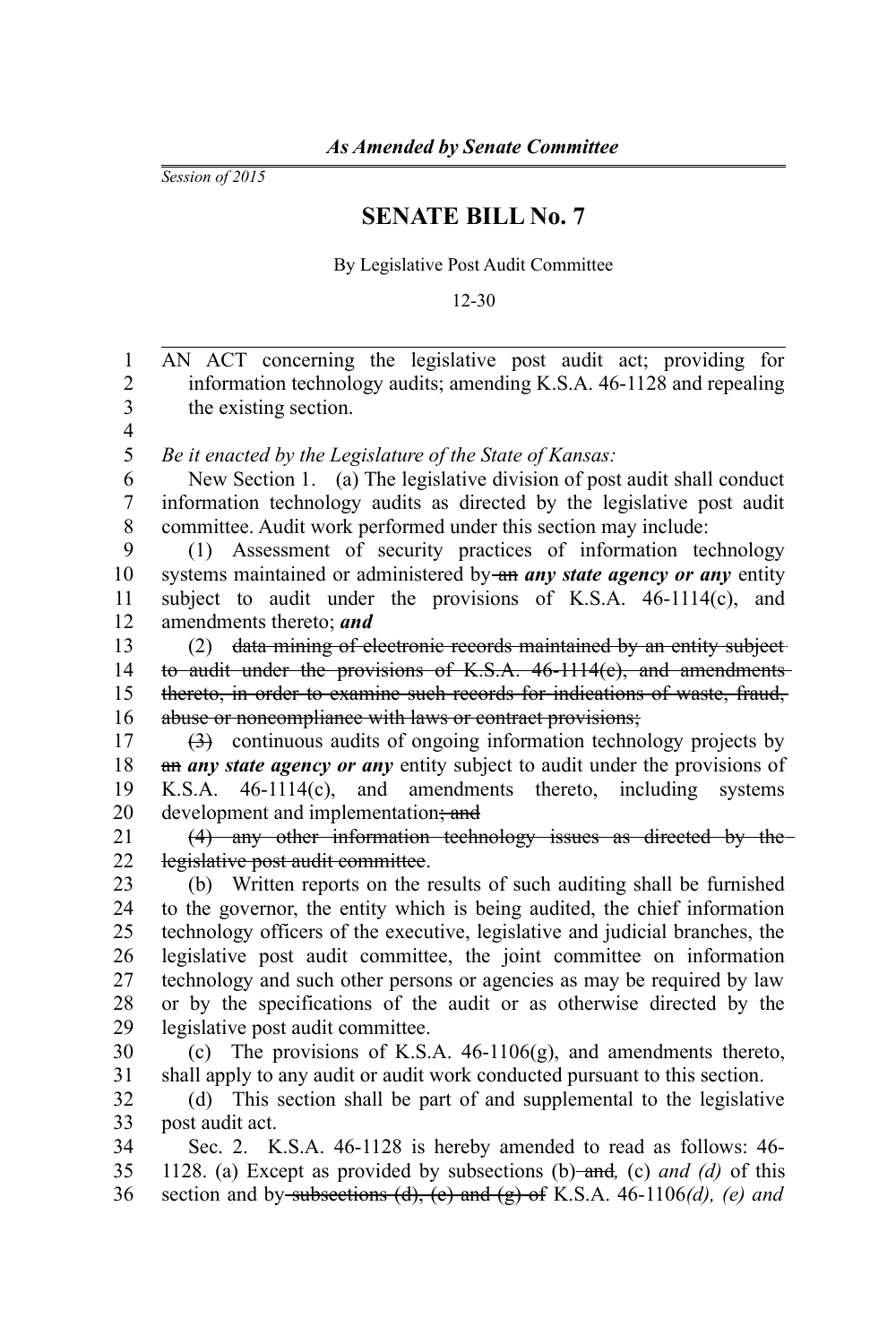*(g),* and amendments thereto, each audit report prepared by the division of post audit or by a firm under the legislative post audit act, and each finding, conclusion, opinion or recommendation contained in the audit report, shall be confidential and shall not be disclosed pursuant to the provisions of the open records act or under any other law until: (1) The time of the next scheduled meeting of the legislative post audit committee held after distribution of the report to members of such committee; or  $(2)$ the time of the next scheduled meeting of another legislative committee held after distribution of the report to the members of such committee as authorized by the legislative post audit committee. 1 2 3 4 5 6 7 8 9 10

(b) The legislative post audit committee may authorize a specific confidential distribution of any audit report, prior to any such presentation of the audit report, by motion adopted by the legislative post audit committee or by rule adopted by the committee, in accordance with such motion or rule. Each person who receives an audit report pursuant to any such motion or rule authorizing a specific confidential distribution of the audit report shall keep the audit report and each finding, conclusion, opinion or recommendation contained in the audit report confidential until the audit report is presented to the legislative post audit committee or another legislative committee at an open meeting of the committee. 11 12 13 14 15 16 17 18 19 20

(c) The post auditor, or the post auditor's designee may make a limited distribution of preliminary audit findings, conclusions or recommendations to any person affected by the audit as part of the process of conducting the audit. Such preliminary audit findings, conclusions, opinions or recommendations shall be confidential and shall not be subject to disclosure pursuant to the provisions of the open records act or any other law, except as provided in subsections  $(d)$ ,  $(e)$  and  $(g)$  of K.S.A. 46-1106*(d), (e) and (g),* and amendments thereto. 21 22 23 24 25 26 27 28

(d) *The legislative post auditor may report in writing outside of a regularly scheduled meeting to the legislative post audit committee, the joint committee on information technology, and the chief information technology officers of the executive, legislative and judicial branches, when, in the opinion of the post auditor, it appears that an information technology project being audited under section 1, and amendments thereto, is at risk due to a failure to meet key milestones, or failure to receive sufficient deliverables after a contract payment, significant cost overruns, or when the post auditor finds the project is not being efficiently and effectively implemented in accordance with its original stated purpose and goals.* 29 30 31 32 33 34 35 36 37 38 39

*(e)* As used in this section, "audit report" means the written report of any financial-compliance audit, performance audit, or any other audit or audit work conducted under the legislative post audit act by the division of post audit or by a firm under the legislative post audit act; and any other 40 41 42 43